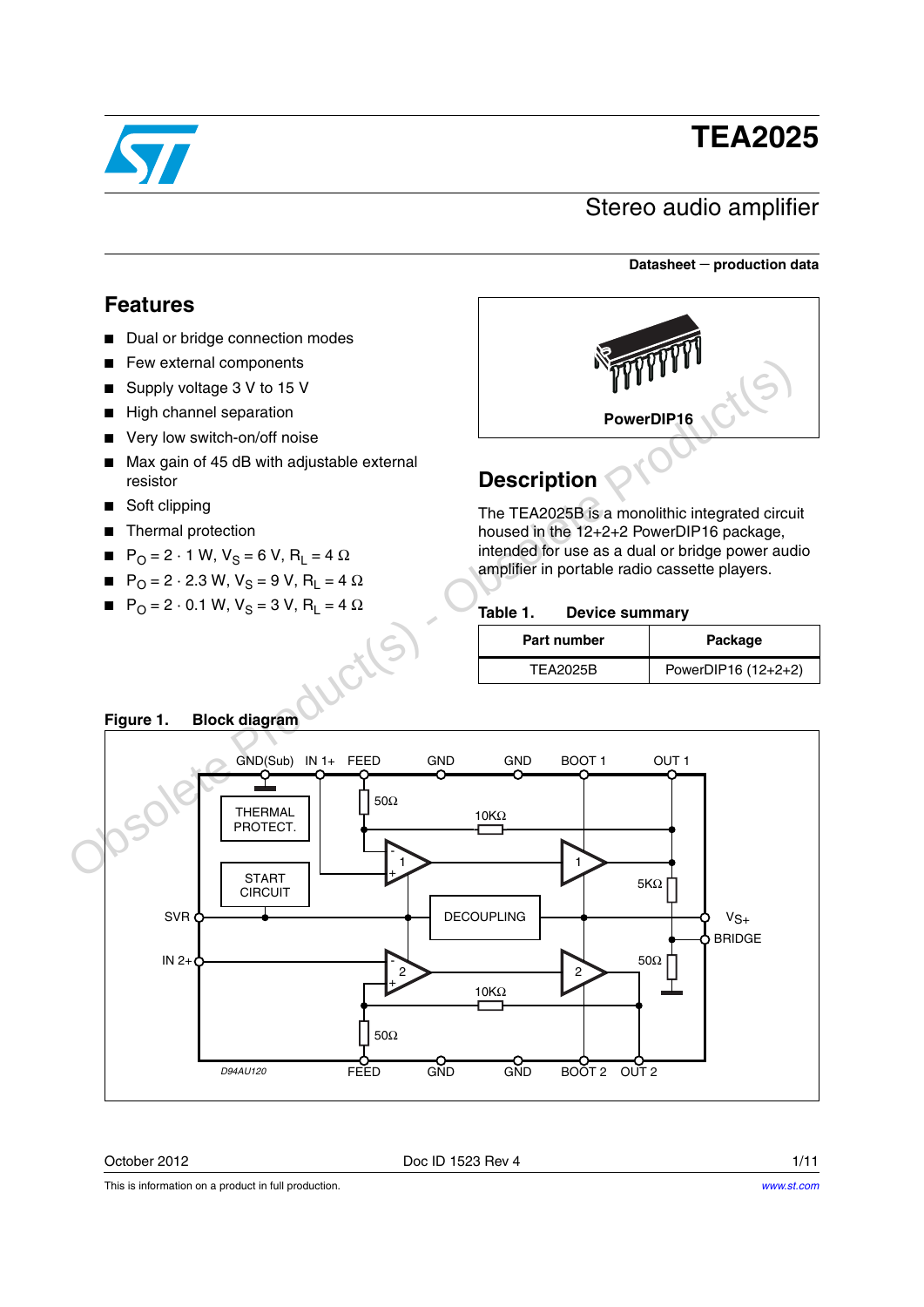## **1 Device overview and electrical specifications**

**Table 2. Absolute maximum ratings**

| Symbol                    | <b>Parameter</b>     | Value | Unit |
|---------------------------|----------------------|-------|------|
| $V_{\rm S}$               | Supply voltage       | 15    |      |
| ΙO                        | Ouput peak current   | 1.5   |      |
| T,                        | Junction temperature | 150   | °C   |
| $\mathsf{T}_{\text{stg}}$ | Storage temperature  | 150   | °C   |



#### **Table 3. Thermal data**

| Symbol          | <b>Description</b>                         | PowerDIP16<br>$(12+2+2)^{(1)}$ | Unit               |
|-----------------|--------------------------------------------|--------------------------------|--------------------|
| $R_{th}$ j-case | Thermal resistance junction-case<br>Max    | 15                             | $\rm ^{\circ}$ C/W |
| $R_{th\,$ i-amb | Thermal resistance junction-ambient<br>Max | 60                             | $\rm ^{\circ}$ C/W |

1.  $R_{th\ j-amb}$  is measured on devices bonded on a 10 x 5 x 0.15 cm glass-epoxy substrate with a 35 mm thick copper surface of 5 cm<sup>2</sup>.

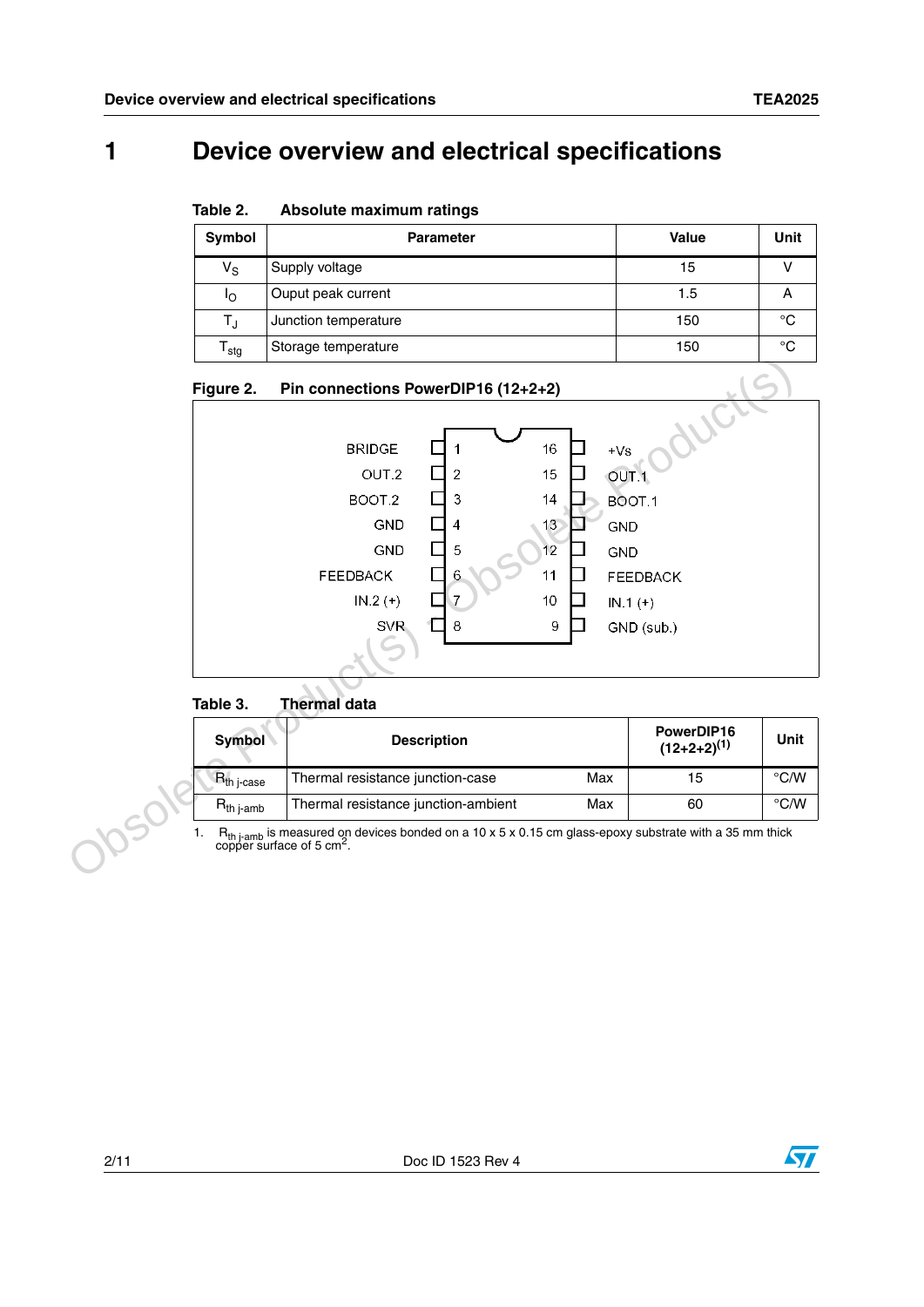|  | Symbol           | Parameter                          | <b>Test conditions</b>                | Min.                    | Typ.         | Max. | Unit         |         |                |
|--|------------------|------------------------------------|---------------------------------------|-------------------------|--------------|------|--------------|---------|----------------|
|  | $V_S$            | Supply voltage                     |                                       |                         |              | 3    |              | 12      | $\overline{V}$ |
|  | $I_{\mathsf{Q}}$ | Quiescent current                  |                                       |                         |              |      | 35           | 50      | mA             |
|  | $V_{O}$          | Quiescent output voltage           |                                       |                         |              |      | 4.5          |         | $\mathsf{V}$   |
|  | $A_V$            | Voltage gain                       | Stereo                                |                         |              | 43   | 45           | 47      | dB             |
|  |                  |                                    | <b>Bridge</b>                         |                         |              | 49   | 51           | 53      | dB             |
|  | $\Delta A_V$     | Voltage gain difference            |                                       |                         |              |      |              | $\pm 1$ | dB             |
|  | $R_{j}$          | Input Impedance                    |                                       |                         |              |      | 30           |         | k $\Omega$     |
|  |                  |                                    |                                       | 9 V                     | 4 $\Omega$   | 1.7  | 2.3          |         | W              |
|  |                  |                                    |                                       | 9 V                     | 8 $\Omega$   |      | 1.3          |         | W              |
|  |                  | Output power $(d = 10%)$<br>roduci |                                       | 6V                      | 4 $\Omega$   | 0.7  | $\mathbf{1}$ |         | W              |
|  | $P_{O}$          |                                    | Stereo 8 (per channel)                | 6V                      | $8\,\Omega$  |      | 0.6          |         | W              |
|  |                  |                                    |                                       | 6V                      | $16\ \Omega$ |      | 0.25         |         | W              |
|  |                  |                                    |                                       | 6V                      | 32 $\Omega$  |      | 0.13         |         | W              |
|  |                  |                                    |                                       | 3V                      | 4 $\Omega$   |      | 0.1          |         | W              |
|  |                  |                                    |                                       | 3V                      | 32 $\Omega$  |      | 0.02         |         | W              |
|  |                  |                                    |                                       | 12 V                    | 8 $\Omega$   |      | 2.4          |         | w              |
|  |                  |                                    |                                       | 9 V                     | 8 $\Omega$   |      | 4.7          |         | W              |
|  |                  |                                    |                                       | 6V                      | 4 $\Omega$   |      | 2.8          |         | W              |
|  |                  |                                    | <b>Bridge</b>                         | 6V                      | 8 $\Omega$   |      | 1.5          |         | W              |
|  |                  |                                    |                                       | 3 V                     | 16 $\Omega$  |      | 0.18         |         | W              |
|  |                  |                                    |                                       | 3V                      | 32 $\Omega$  |      | 0.06         |         | W              |
|  | d                | <b>Distortion</b>                  | $Vs = 9 V; RL = 4 \Omega$             | Stereo<br><b>Bridge</b> |              |      | 0.3<br>0.5   | 1.5     | $\%$           |
|  | <b>SVR</b>       | Supply voltage rejection           | f = 100 Hz, $V_R$ = 0.5 V, $R_g$ = 0  |                         |              | 40   | 46           |         | dB             |
|  |                  | Input noise voltage                | $R_G = 0$                             |                         |              |      | 1.5          | 3       | $mV$           |
|  | $E_{N(IN)}$      |                                    | $R_G = 10 4 \Omega$                   |                         |              |      | 3            | 6       | mV             |
|  | <b>CT</b>        | Crosstalk                          | $f = 1$ kHz,<br>$R_q$ = 10 k $\Omega$ |                         | 40           | 52   |              | dB      |                |

| Table 4. | <b>Electrical characteristcs</b> ( $T_{amb}$ = 25 °C, $V_S$ = 9 V, stereo unless otherwise specified) |  |  |  |  |  |  |
|----------|-------------------------------------------------------------------------------------------------------|--|--|--|--|--|--|
|----------|-------------------------------------------------------------------------------------------------------|--|--|--|--|--|--|

| Term. N° (PowerDIP16) |      | $\sim$<br>ے | ົ   |  | 6   | $\rightarrow$ | 8   | 9 | 10   | $-1$ | 12 | 13 | $\overline{A}$ | 15  | 16 |
|-----------------------|------|-------------|-----|--|-----|---------------|-----|---|------|------|----|----|----------------|-----|----|
| DC volt. (V)          | 0.04 | 4.5         | 8.9 |  | 0.6 | 0.04          | 8.5 | 0 | 0.04 | 0.6  |    | 0  | 8.9            | 4.5 |    |

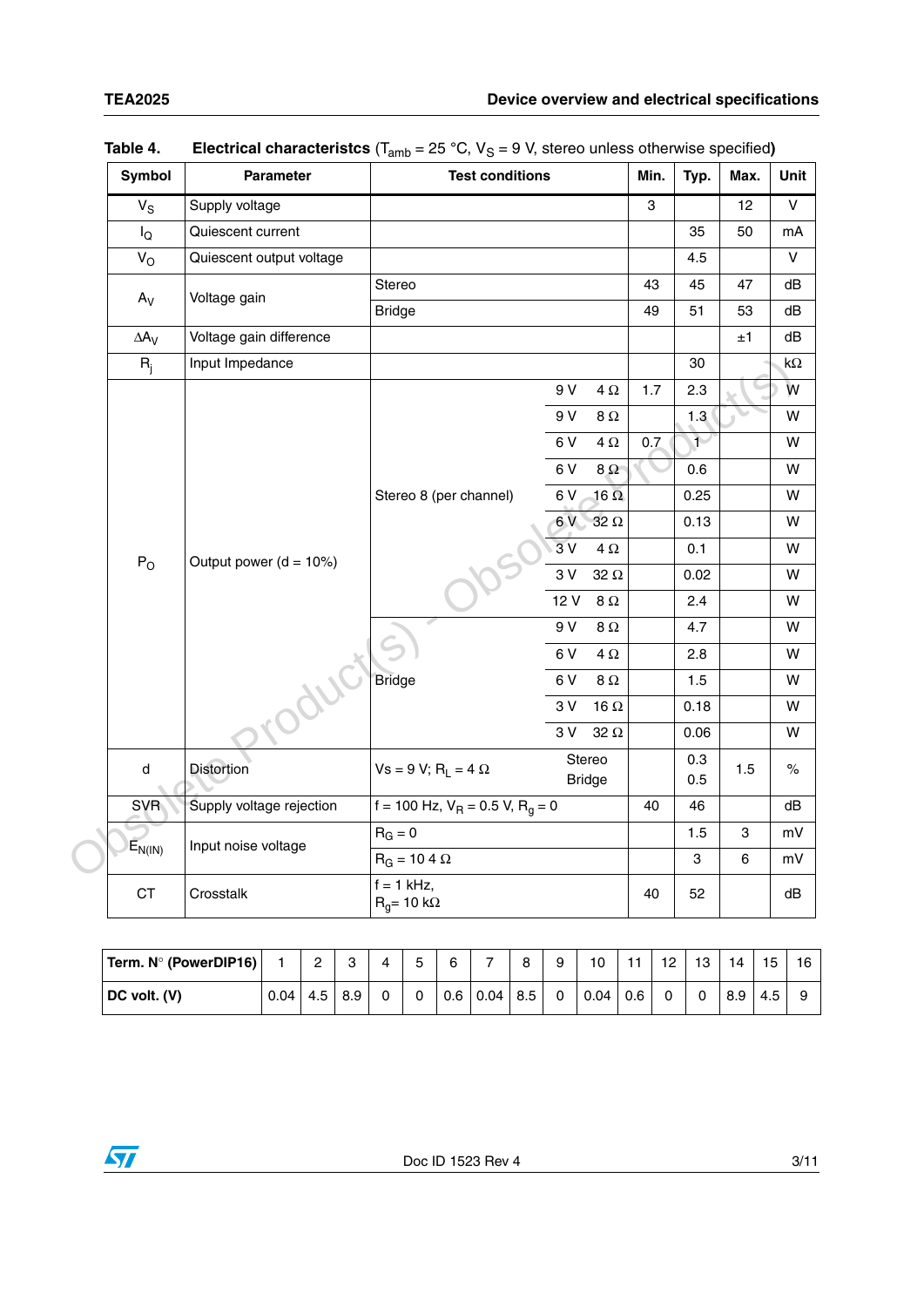

**Figure 5. Supply current vs. supply voltage**   $(R_1 = 4 \Omega)$ 

<span id="page-3-0"></span>



**Figure 7. Output power vs. supply voltage (THD = 10%, f = 1 kHz)**

**Figure 8. THD vs. output power**   $(f = 1$  kHz,  $V_S = 6$  V)



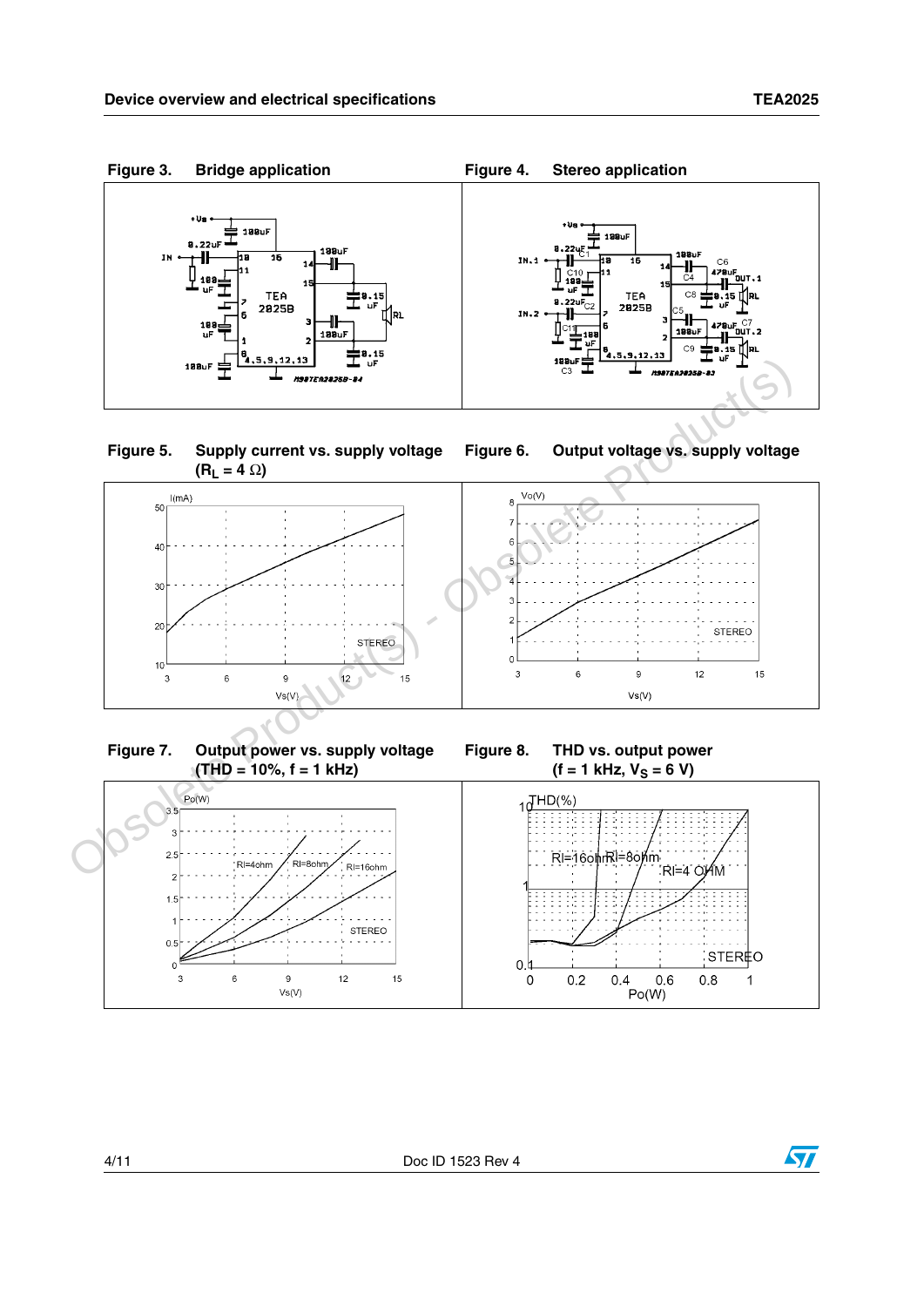## **2 Application information**

### **2.1 Input capacitor**

The input capacitor is PNP type allowing the source to be referenced to ground. In this way no input coupling capacitor is required. However, a series capacitor (0.22 µF) to the input side can be useful in case of noise due to variable resistor contact.

## **2.2 Bootstrap**

The bootstrap connection allows increasing the output swing.

The recommended value for the bootstrap capacitors (100 µF) avoids a reduction of the output signal also at low frequencies and low supply voltages.<br> **Voltage gain adjustment**<br>
Stereo mode output signal also at low frequencies and low supply voltages.

## **2.3 Voltage gain adjustment**

#### **2.3.1 Stereo mode**

The voltage gain is determined by on-chip resistors R1 and R2 together with the external RfC1 series connected between pin 6 (11) and ground. The frequency response is approximated by:

$$
V_{\text{OUT}} = \frac{R1}{Rf + R2 + \frac{1}{JWC1}}
$$

With Rf = 0, C1 = 100  $\mu$ F, the gain results in 46 dB with pole at f = 32 Hz.

The purpose of Rf is to reduce the gain. It is recommended to not reduce it under 36 dB.

### **2.3.2 Bridge mode**

**Figure 9. Internal voltage divider**



The bridge configuration is realized very easily thanks to an internal voltage divider which provides (at pin 1) the CH 1 output signal after reduction.

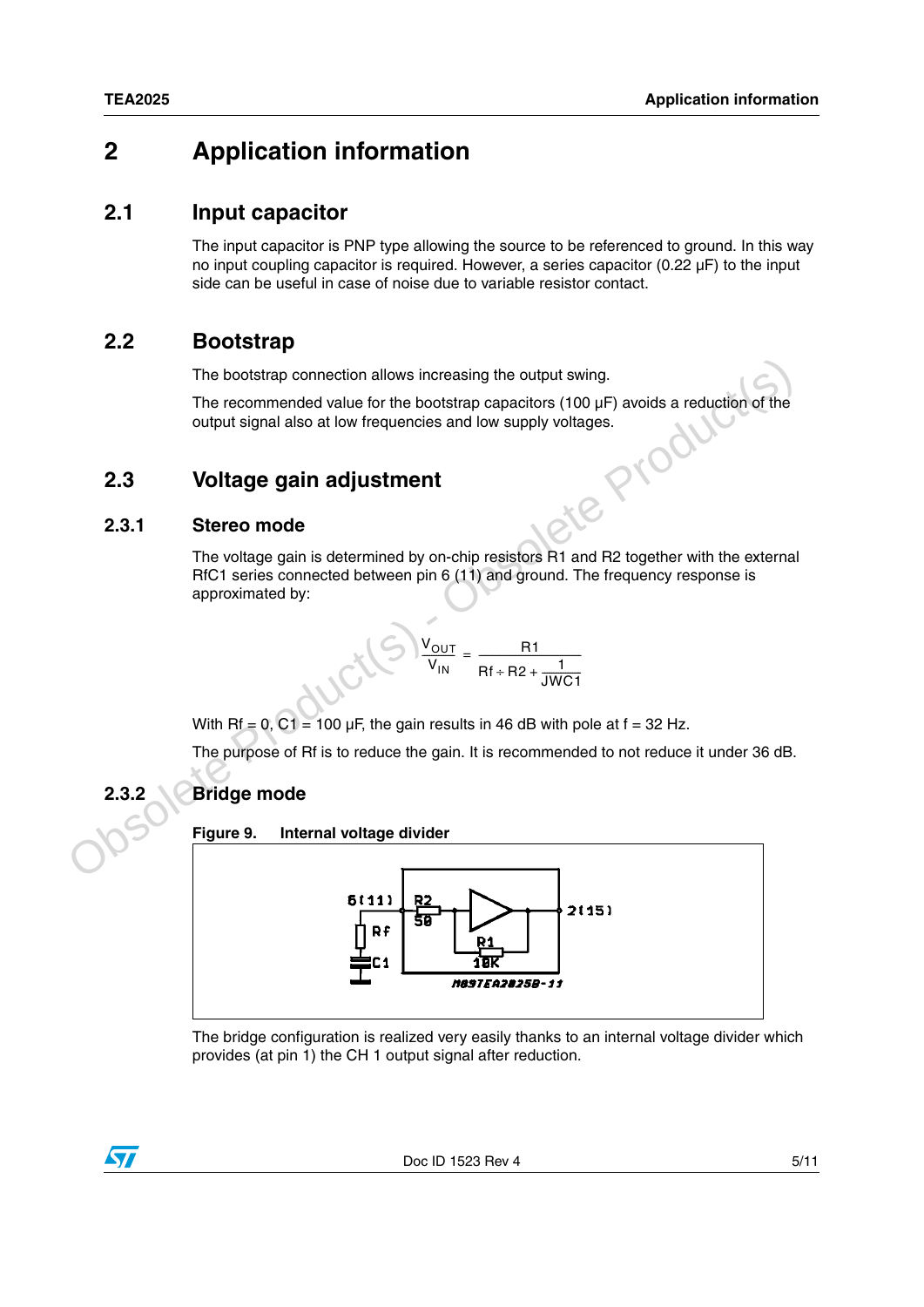It is sufficient to connect pin 6 (inverting input of CH 2) with a capacitor to pin 1 and to connect pin 7 to ground. The total gain of the bridge is given by:

$$
\frac{V_{OUT}}{V_{IN}} = \frac{R1}{Rf + R2 + \frac{1}{JWCI}} \left(1 + \frac{R3}{R4}\frac{R1}{R2 + R4 + \frac{1}{JWCI}}\right)
$$

and with the recommended values (C1 =  $C2 = 100 \mu F$ , Rf= 0), then Gv = 52 dB with first pole at  $f = 32$  Hz



## **2.4 Output capacitors**

The low cutoff frequency due to the output capacitor depending on the load is given by:

$$
F_L = \frac{1}{2 \Pi C_{OUT} \cdot R_L}
$$

with  $\rm C_{OUT}$  470  $\rm \mu F$  and  $\rm R_{L}$  = 4 ohm, then  $\rm F_{L}$  = 80 Hz.

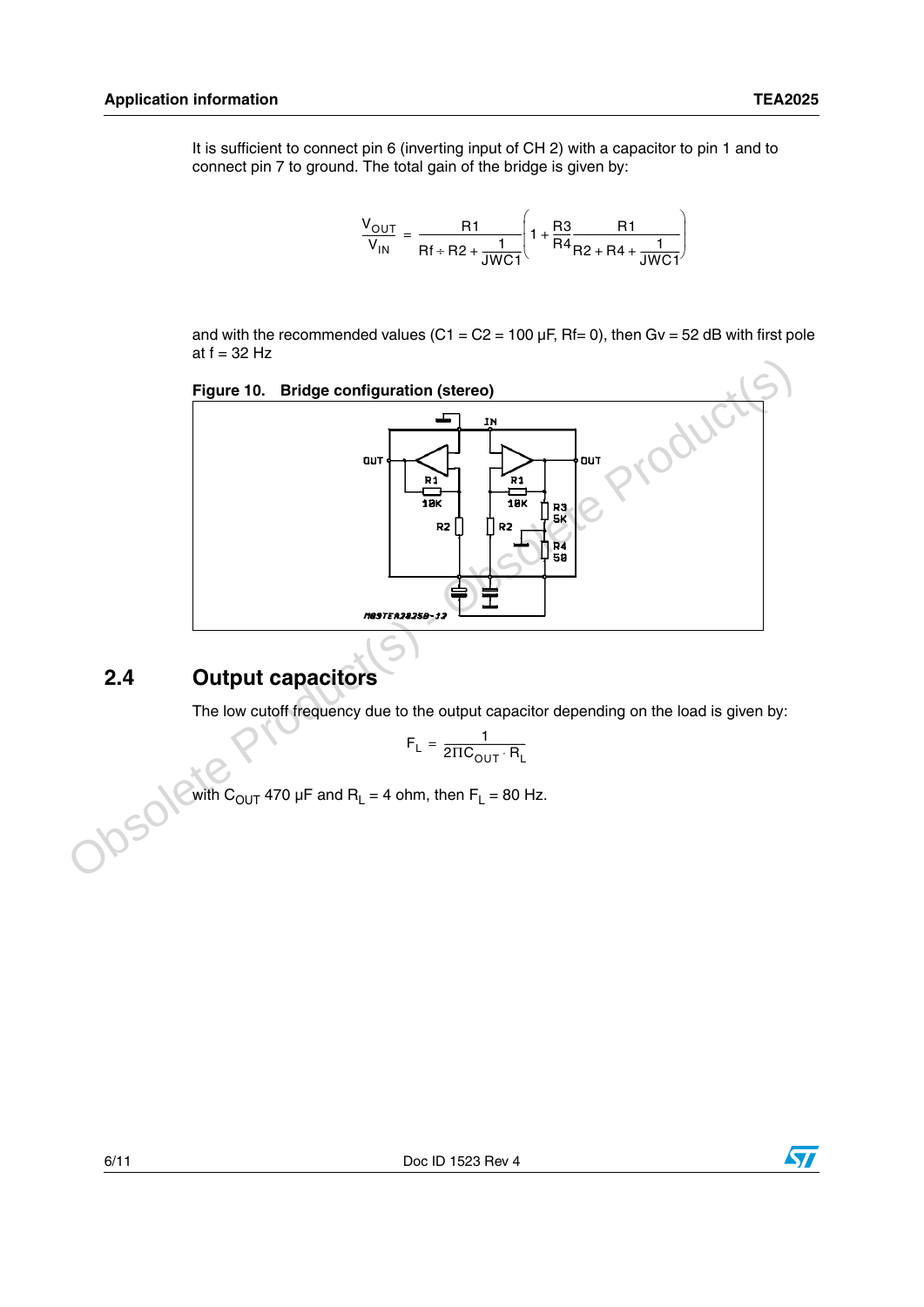### **2.5 Pop noise**

Most amplifiers similar to the TEA2025B need external resistors between the DC outputs and ground in order to minimize pop on/off noise and crossover distortion.

#### **Figure 11. Internal resistor**



The TEA2025B requires less components as these resistors (800 ohm) are in the device.

## **2.6 Stability**

A good layout is recommended in order to avoid oscillations.

Generally the designer must pay attention to the following points:

- Short wires of components and short connections.
- No ground loops
- Bypass of supply voltage with capacitors as close as possible to the supply IC pin. The low value (polyester) capacitors must have suitable temperature and frequency characteristics. **EXECUTE THE TEACO25B requires less components as these resistors (800 ohm) are in the device<br>
2.6 Stability**<br>
A good layout is recommended in order to avoid oscillations.<br>
Cenerally the designer must pay attention to the
	- No sockets

The heatsink can have a smaller factor of safety compared with that of a conventional circuit. There is no device damage in the case of excessive junction temperature:  $P<sub>O</sub>$  (and therefore  $P_{\text{tot}}$ ) and  $I_d$  are simply reduced.

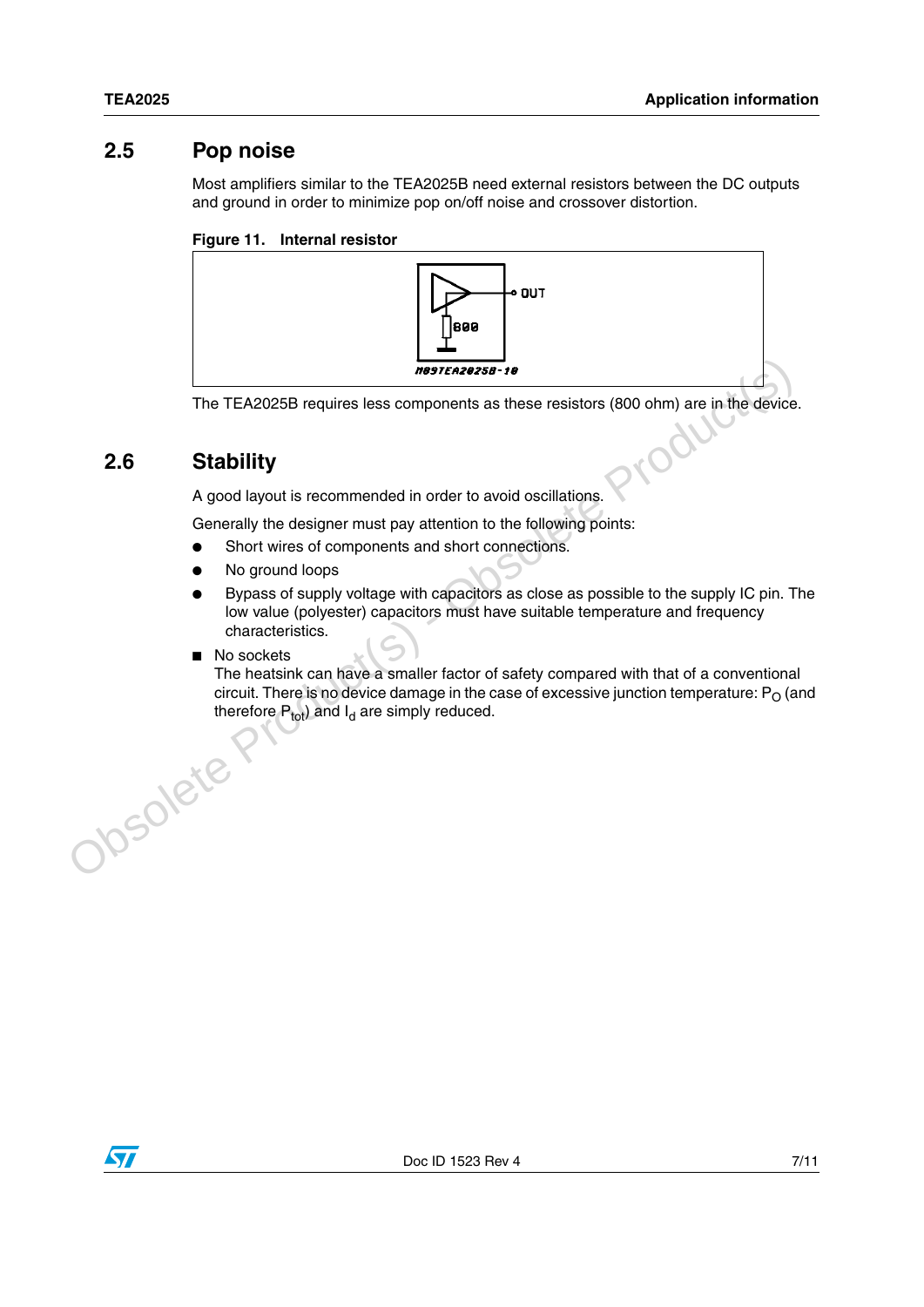## **3 Application suggestions**

The recommended values of the components are those shown in the stereo application circuit of *[Figure 4](#page-3-0)*, although different values can be used (refer to the following table).

| $0.22 \mu F$<br>100 µF<br>100 µF<br>470 µF<br>$0.15 \mu F$<br>$100 \mu F$ | Input DC decoupling in case of<br>slider contact noise of variable<br>resistor<br>Ripple rejecton<br>Bootstrap<br>Output DC decoupling<br>Frequency stability<br>Inverting input DC decoupling | Degradation of SVR, increase of at<br>low frequency and low voltage<br>Increase of low frequency cutoff |
|---------------------------------------------------------------------------|------------------------------------------------------------------------------------------------------------------------------------------------------------------------------------------------|---------------------------------------------------------------------------------------------------------|
|                                                                           |                                                                                                                                                                                                |                                                                                                         |
|                                                                           |                                                                                                                                                                                                |                                                                                                         |
|                                                                           |                                                                                                                                                                                                |                                                                                                         |
|                                                                           |                                                                                                                                                                                                |                                                                                                         |
|                                                                           |                                                                                                                                                                                                | Danger of oscillations                                                                                  |
|                                                                           |                                                                                                                                                                                                | Increase of low frequency cutoff                                                                        |
|                                                                           |                                                                                                                                                                                                |                                                                                                         |
|                                                                           |                                                                                                                                                                                                |                                                                                                         |
|                                                                           |                                                                                                                                                                                                | Obsolete Product(s).                                                                                    |

**Table 5. Recommended values for stereo applications**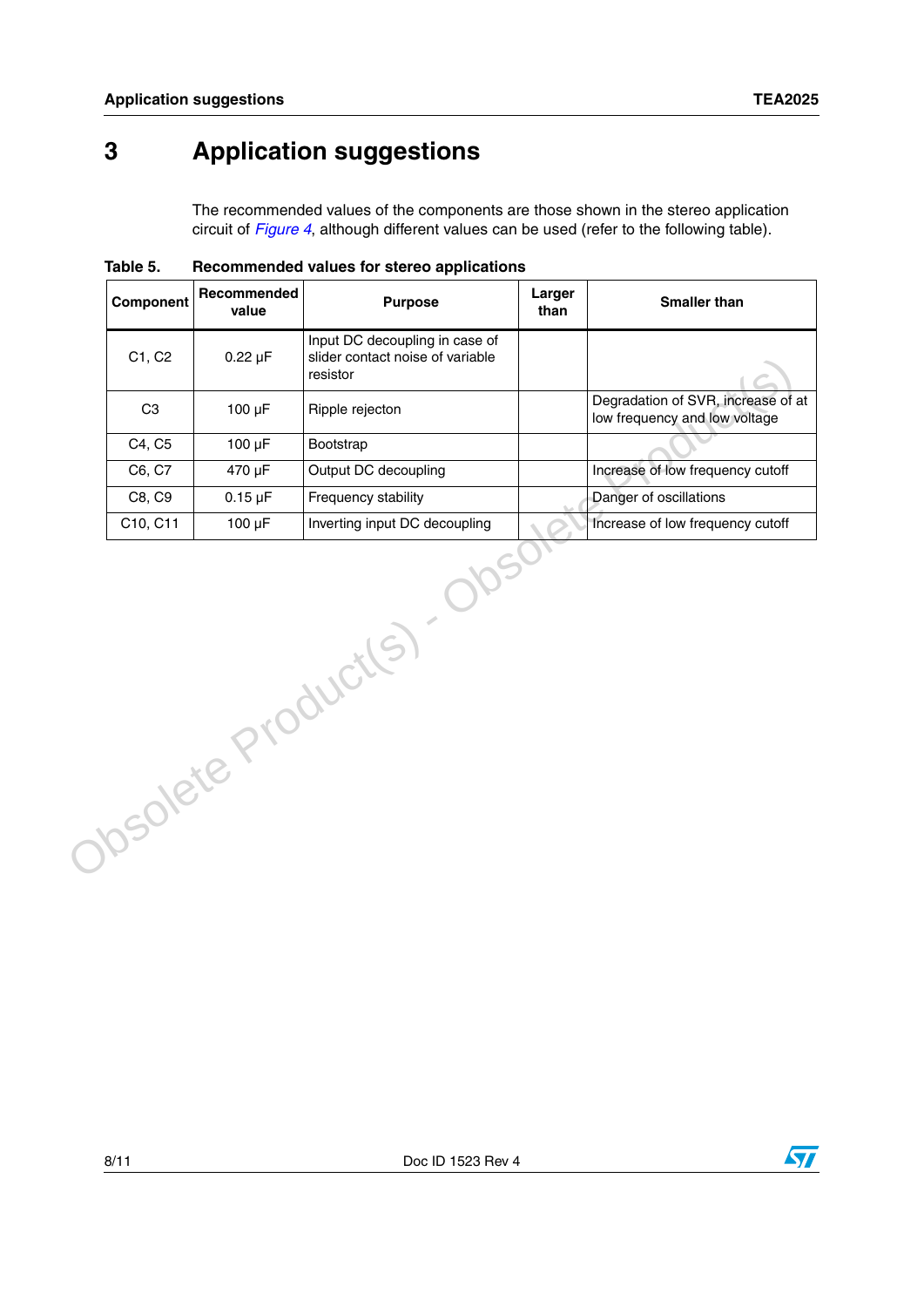## **4 Package mechanical data**

In order to meet environmental requirements, ST offers these devices in different grades of ECOPACK® packages, depending on their level of environmental compliance. ECOPACK® specifications, grade definitions and product status are available at: *[www.st.com](http://www.st.com)*. ECOPACK® is an ST trademark.



**Figure 12. PowerDIP16 mechanical data and package dimensions**

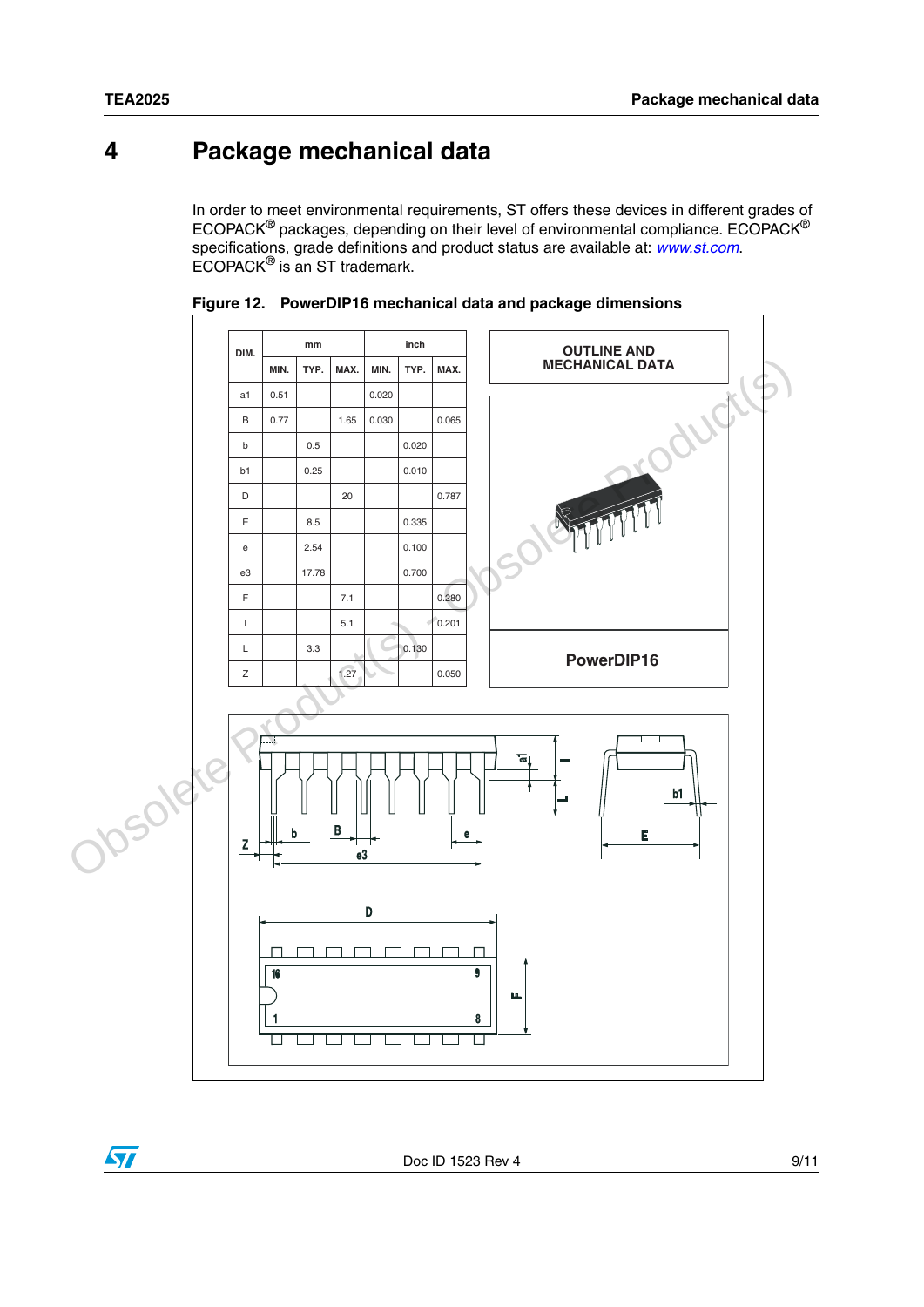## **5 Revision history**

#### **Table 6. Revision history**

|                    | <b>Date</b>    | <b>Revision</b> | <b>Changes</b>                                                                                       |
|--------------------|----------------|-----------------|------------------------------------------------------------------------------------------------------|
|                    | September 2003 | $\overline{2}$  | Updates not recorded                                                                                 |
|                    | 30-Apr-2010    | 3               | Updated title and added environmental compliance statement<br>for package                            |
|                    | 01-Oct-2012    | 4               | Removed SO20 package option from datasheet<br>Minor textual updates<br>Revised document presentation |
| Obsolete Products) |                |                 | Obsolete Product                                                                                     |